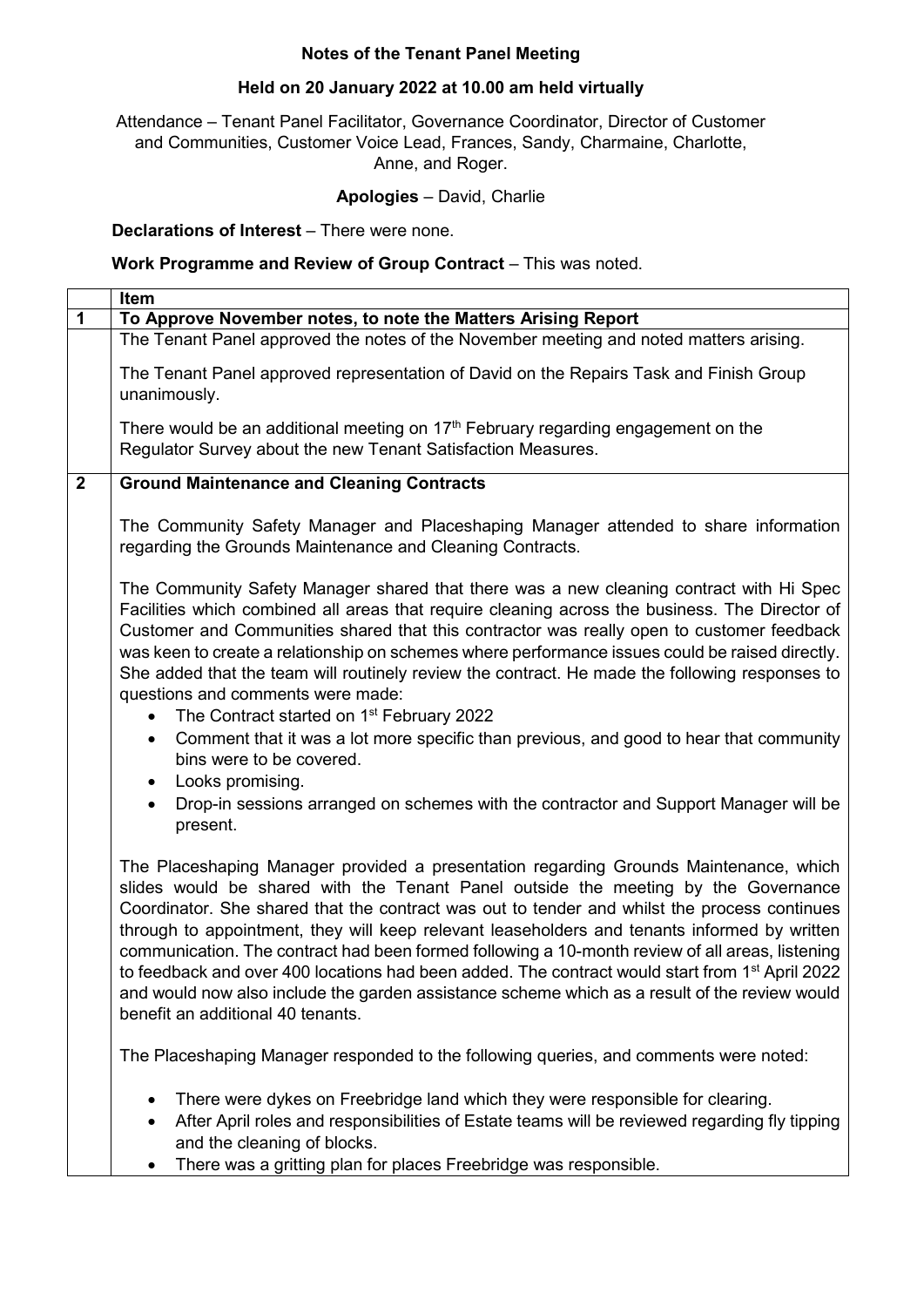|                         | The Contract is monitored by using Key Performance Indicators, monthly meetings, and<br>estate teams out on sites.                                                                                                                                                                                                                                                                                                                                                                                                                                                                                                                                                                     |
|-------------------------|----------------------------------------------------------------------------------------------------------------------------------------------------------------------------------------------------------------------------------------------------------------------------------------------------------------------------------------------------------------------------------------------------------------------------------------------------------------------------------------------------------------------------------------------------------------------------------------------------------------------------------------------------------------------------------------|
|                         | The Placeshaping advised that they would update the Tenant Panel in two months' time, the<br>Governance Coordinator would note this.                                                                                                                                                                                                                                                                                                                                                                                                                                                                                                                                                   |
|                         | The Tenant Panel thanked the managers for their updates and information, and they left the                                                                                                                                                                                                                                                                                                                                                                                                                                                                                                                                                                                             |
|                         | meeting.                                                                                                                                                                                                                                                                                                                                                                                                                                                                                                                                                                                                                                                                               |
| $\overline{3}$          | <b>Customer Charter</b><br>The current version of this document had been shared with the Tenant Panel prior to the meeting<br>and the Customer Voice Lead provided the following responses to queries and comments:<br>The document would be A3 folded to A4.<br>$\bullet$<br>Digital version translation in other languages would be possible as well as a spoken copy<br>$\bullet$<br>being made available on the Freebridge website.<br>Accessibility of some of the writing with green or blue backgrounds would be reviewed<br>$\bullet$<br>with the communications team as noted it was difficult to read.<br>It was noted that a larger font should be considered.<br>$\bullet$ |
|                         |                                                                                                                                                                                                                                                                                                                                                                                                                                                                                                                                                                                                                                                                                        |
| $\overline{\mathbf{4}}$ | Quarter 3 Performance and Complaints Review and Update                                                                                                                                                                                                                                                                                                                                                                                                                                                                                                                                                                                                                                 |
|                         |                                                                                                                                                                                                                                                                                                                                                                                                                                                                                                                                                                                                                                                                                        |
|                         | The Customer Complaints Manager attended the meeting at this point to share the quarter 3<br>overview. She highlighted that new Customer Complaints Co-ordinators had been recruited and<br>they would investigate and monitor complaints within each service area and because of this<br>change the process had been more efficient. The following responses and noted comments<br>were provided:                                                                                                                                                                                                                                                                                     |
|                         | Most compliments were received on the phone which provided an opportunity at that point<br>$\bullet$<br>to thank the Tenants, but when a written compliment was received, the tenant was<br>responded to with thanks.<br>The Complaint Coordinator follows up on repairs which are connected to a complaint with<br>$\bullet$<br>the team involved until it is resolved.<br>There was a report on the Housing Ombudsman website called 'Insight Report' which<br>$\bullet$<br>was interesting to note, the Governance Coordinator agreed to circulate a link to the<br>location to the Tenant Panel.                                                                                   |
|                         | The Director of Customer and Communities shared that the performance figures demonstrated<br>that it was possible to cross reference around the business the areas that required improvement.<br>She added that the next quarter figures should show improvement with a new structure of team<br>leader roles in place at Property Services. She added that in the last two quarters ASB had seen<br>a decline in satisfaction because of the type of cases and the length of time it had taken to<br>resolve, but this issue was being reviewed and resolutions identified to improve it.                                                                                             |
|                         | The Tenant Panel confirmed that the report with an amended display of the information showing<br>direction of the KPIs was clear and understandable.                                                                                                                                                                                                                                                                                                                                                                                                                                                                                                                                   |
| 5                       | <b>Repairs Update</b>                                                                                                                                                                                                                                                                                                                                                                                                                                                                                                                                                                                                                                                                  |
|                         | The Tenant Panel welcomed a Team Leader from Property Services to the meeting who provided<br>them with an update regarding the processes and data around the project to resolve the repairs<br>backlog. He shared the following, some of which were responses to queries from the Panel:                                                                                                                                                                                                                                                                                                                                                                                              |
|                         | A new team had been set up to deal with the backlog with its own pool of various types<br>of trades.                                                                                                                                                                                                                                                                                                                                                                                                                                                                                                                                                                                   |
|                         | A top up contractor would be recruited to compliment specialist work required.                                                                                                                                                                                                                                                                                                                                                                                                                                                                                                                                                                                                         |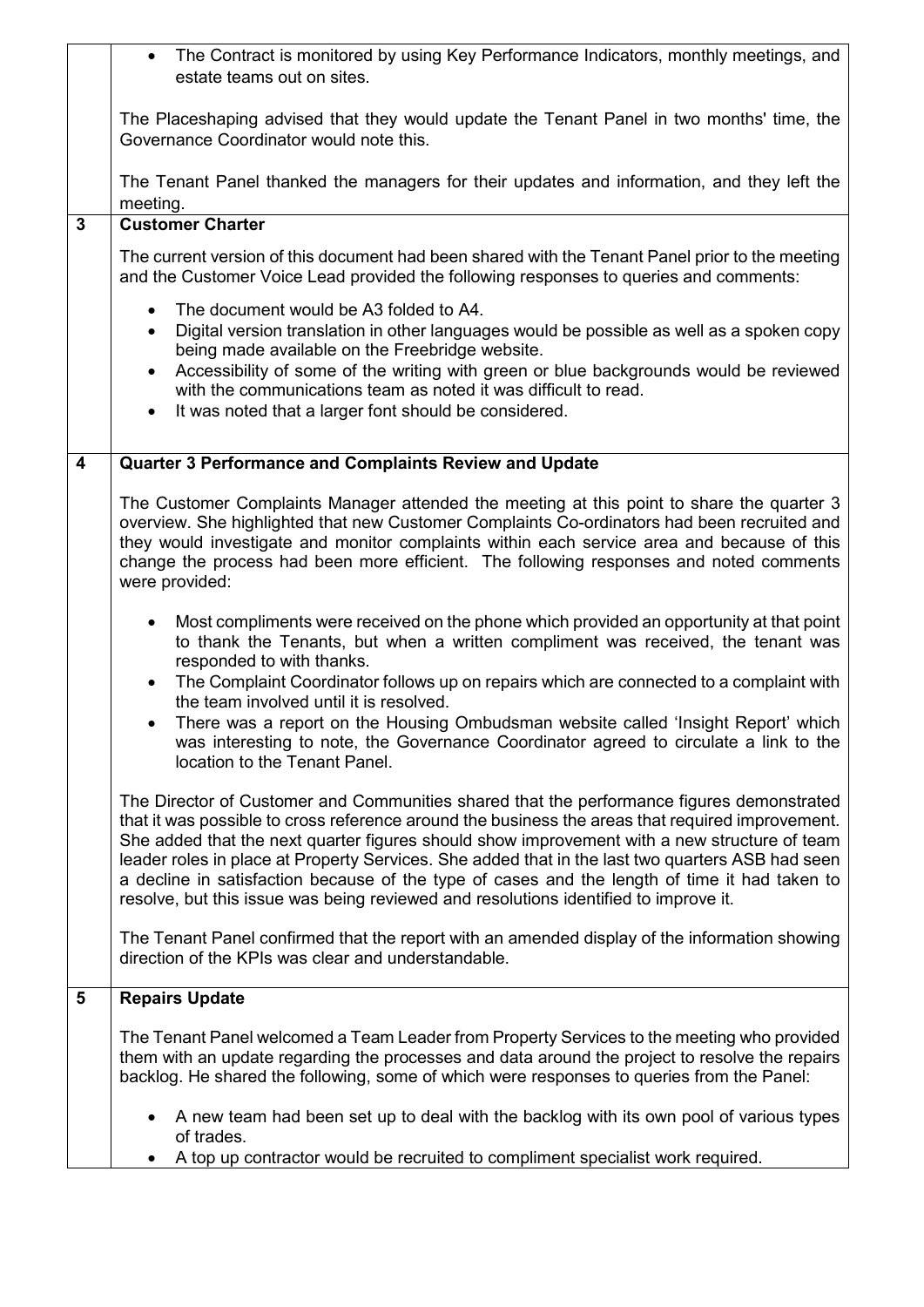|                | . Some repairs may be work that was to be followed up from a previous repair not<br>completed at that time.                                                                                                                                                                                                                      |
|----------------|----------------------------------------------------------------------------------------------------------------------------------------------------------------------------------------------------------------------------------------------------------------------------------------------------------------------------------|
|                | The new team was separate to the main work force so that they could focus purely on                                                                                                                                                                                                                                              |
|                | the backlog.                                                                                                                                                                                                                                                                                                                     |
|                | As a result of discussion, the Tenant Panel requested that the Repairs Task and Finish Group<br>consider the following:                                                                                                                                                                                                          |
|                | Concerns regarding the overall timescale to resolve the backlog with a preferred deadline<br>of six months (by June 2022) to avoid a further rise in complaints and negative publicity.                                                                                                                                          |
|                | Rethink the approach to tackling the backlog at the same time as new responsive repairs.<br>٠                                                                                                                                                                                                                                    |
|                | The Panel thanked the Team Leader for their attendance, and they left the meeting.                                                                                                                                                                                                                                               |
| 6              | <b>Sheltered Scheme Improvements</b>                                                                                                                                                                                                                                                                                             |
|                | The Support Manager attended to share improvements on schemes as follows and answered<br>queries from the Panel:                                                                                                                                                                                                                 |
|                | Improvement of community engagement on schemes<br>$\bullet$<br>New Cleaning contract and New Grounds Maintenance Contract were discussed with<br>$\bullet$<br>tenants at schemes.                                                                                                                                                |
|                | Discussed fuel poverty with tenants on schemes.<br>$\bullet$<br>Invested in lots of training for staff working on schemes and awareness of the signs that<br>$\bullet$<br>a tenant may need to be sign posted to financial or other assistance.<br>Refurbishment of schemes - gardens and communal rooms in future.<br>$\bullet$ |
|                | Seasonal events on schemes in coordination with the Placeshaping team being<br>considered.                                                                                                                                                                                                                                       |
|                | Regular meetings with contractors and 'walk throughs' with them such as the cleaning<br>٠<br>contract.                                                                                                                                                                                                                           |
|                | Tree surveys on schemes.<br>٠<br>Making tenants more part of the process when we are looking to review services on<br>$\bullet$                                                                                                                                                                                                  |
|                | schemes.<br>Scheme Advisors had four schemes each, one day each on each scheme a week. There<br>were drop-in sessions and contact by phone and email available.                                                                                                                                                                  |
|                | The Tenant Panel thanked the Support Manager for their attendance, and he advised that he<br>would be happy to return in the summer to provide an update and left the meeting.                                                                                                                                                   |
| $\overline{7}$ | <b>Any Other Business</b>                                                                                                                                                                                                                                                                                                        |
|                | Anne had attended a meeting with HQN online in December, 170 attended on Zoom and it was<br>about mending the relationship between tenants, the regulator, and the housing ombudsman.                                                                                                                                            |
|                | Feedback on Damp and Mould Protocol:                                                                                                                                                                                                                                                                                             |
|                | The Governance Coordinator agreed to seek the answer and email to the Tenant Panel<br>outside the meeting.                                                                                                                                                                                                                       |
|                | The Tenant Panel noted the Housing Ombudsman Code of Complaint Handling self-assessment<br>renewal.                                                                                                                                                                                                                              |
| 8              | What did we do well - Feedback from the Meeting                                                                                                                                                                                                                                                                                  |
|                | Interesting meeting and impressed with the Customer Charter.<br>Enjoyable, well captured information and got some answers today.                                                                                                                                                                                                 |